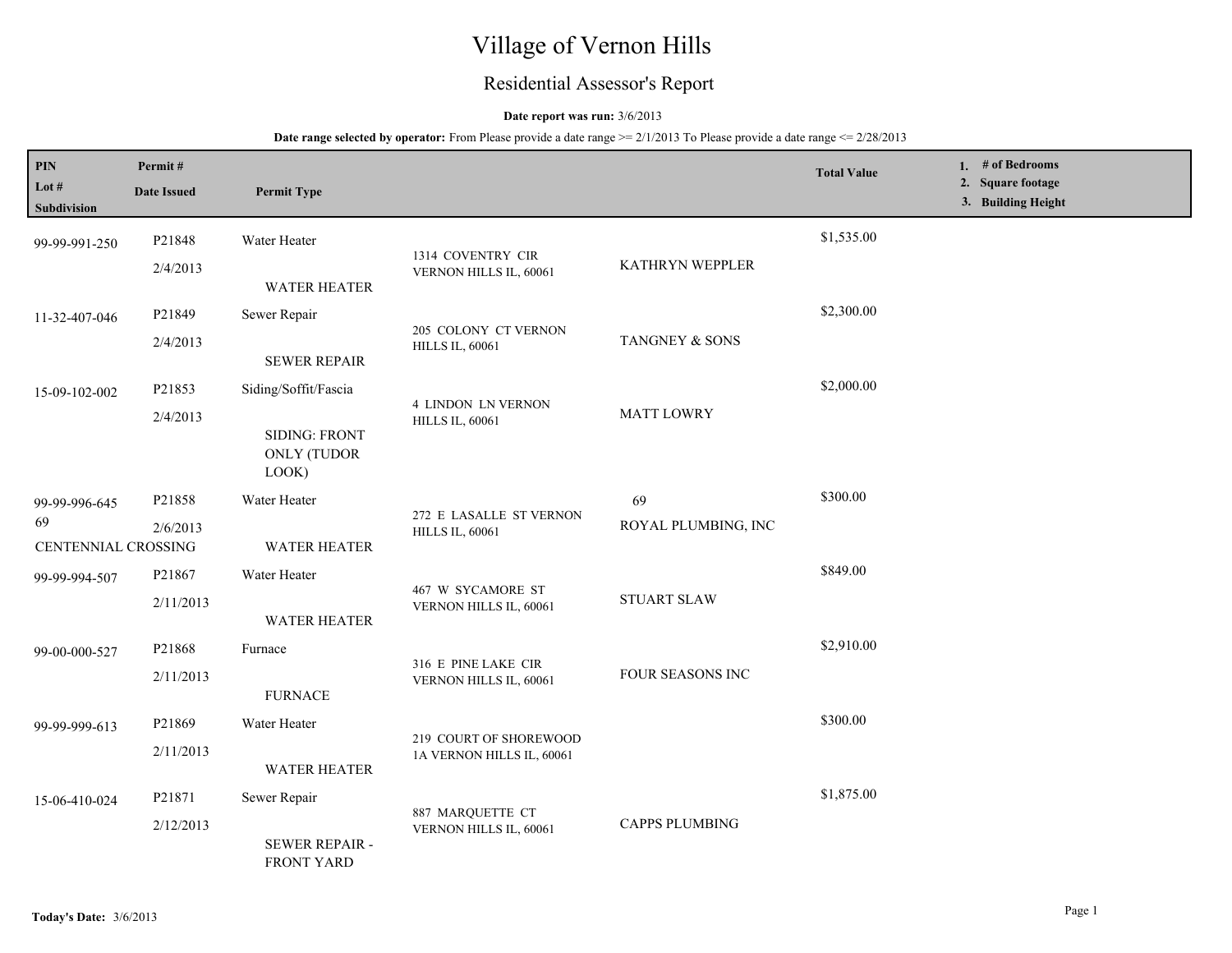#### **Date report was run:** 3/6/2013

# **Date range selected by operator:** From Please provide a date range >= 2/1/2013 To Please provide a date range <= 2/28/2013

| PIN<br>Lot #<br>Subdivision                                         | Permit#<br><b>Date Issued</b> | <b>Permit Type</b>                                     |                                                 |                          | <b>Total Value</b> | 1. # of Bedrooms<br>2. Square footage<br>3. Building Height |
|---------------------------------------------------------------------|-------------------------------|--------------------------------------------------------|-------------------------------------------------|--------------------------|--------------------|-------------------------------------------------------------|
| 15-04-305-008                                                       | P21875                        | Water Heater                                           | 216 ABILENE LN VERNON<br><b>HILLS IL, 60061</b> | JAMES E JOHNSON          | \$1,160.00         |                                                             |
|                                                                     | 2/12/2013                     | <b>WATER HEATER</b>                                    |                                                 |                          |                    |                                                             |
| 15-04-310-008                                                       | P21876                        | Water Heater                                           | 109 ANNAPOLIS DR<br>VERNON HILLS IL, 60061      | ALL STAR PLUMBING        | \$326.00           |                                                             |
|                                                                     | 2/13/2013                     | <b>WATER HEATER</b>                                    |                                                 |                          |                    |                                                             |
| 15-08-207-023                                                       | P21883                        | Water Heater                                           | 120 MONTEREY DR<br>VERNON HILLS IL, 60061       | <b>DAVID J HANSON</b>    | \$364.00           |                                                             |
|                                                                     | 2/18/2013                     | water heater                                           |                                                 |                          |                    |                                                             |
| 15-07-209-048                                                       | P21884                        | Sewer Repair                                           | 109 S THORNE GROVE DR<br>VERNON HILLS IL, 60061 | <b>ARROW PLUMBING</b>    | \$2,600.00         |                                                             |
|                                                                     | 2/18/2013                     | <b>SEWER REPAIR</b>                                    |                                                 |                          |                    |                                                             |
| 99-00-000-426                                                       | P21885                        | Misc. Residential                                      |                                                 | LOT $15 \t 15$           | \$50,000.00        |                                                             |
| LOT <sub>15</sub><br>2/19/2013<br>LOT 15, POD 15 SAWGRASS           |                               | <b>BSMT: FULL BATH:</b><br><b>3 FIXTURES</b>           | 1877 N SAWGRASS ST<br>VERNON HILLS IL, 60061    | <b>IPAX CONSTRUCTION</b> |                    |                                                             |
| 15-05-406-023                                                       | P21888                        | Furnace                                                |                                                 | <b>JOSEPH LIRA</b>       | \$4,400.00         |                                                             |
|                                                                     | 2/19/2013                     | <b>FURNACE</b>                                         | 212 ASHLAND CT VERNON<br><b>HILLS IL, 60061</b> |                          |                    |                                                             |
| 99-99-994-339                                                       | P21892                        | Water Heater                                           | 421 TYLER CT VERNON<br><b>HILLS IL, 60061</b>   | JONATHAN SCHULTZ         | \$750.00           |                                                             |
|                                                                     | 2/21/2013                     | water heater                                           |                                                 |                          |                    |                                                             |
| 11-29-201-076<br>LOT <sub>22</sub><br><b>GREGG'S LANDING POD 13</b> | P21895                        | Misc. Residential                                      | 2136 N BEAVER CREEK DR                          | LOT <sub>22</sub>        | \$28,000.00        |                                                             |
|                                                                     | 2/25/2013                     | BSMT: $3/4$ BATH +<br>2 WET BARS: 5<br><b>FIXTURES</b> | VERNON HILLS IL, 60061                          | JBH & ASSOC. INC         |                    |                                                             |
| 99-99-990-748                                                       | P21896                        | Water Heater                                           |                                                 | <b>DAVID RAMIS</b>       | \$950.00           |                                                             |
|                                                                     | 2/25/2013                     | <b>WATER HEATER</b>                                    | 1128 GEORGETOWN WAY<br>VERNON HILLS IL, 60061   |                          |                    |                                                             |